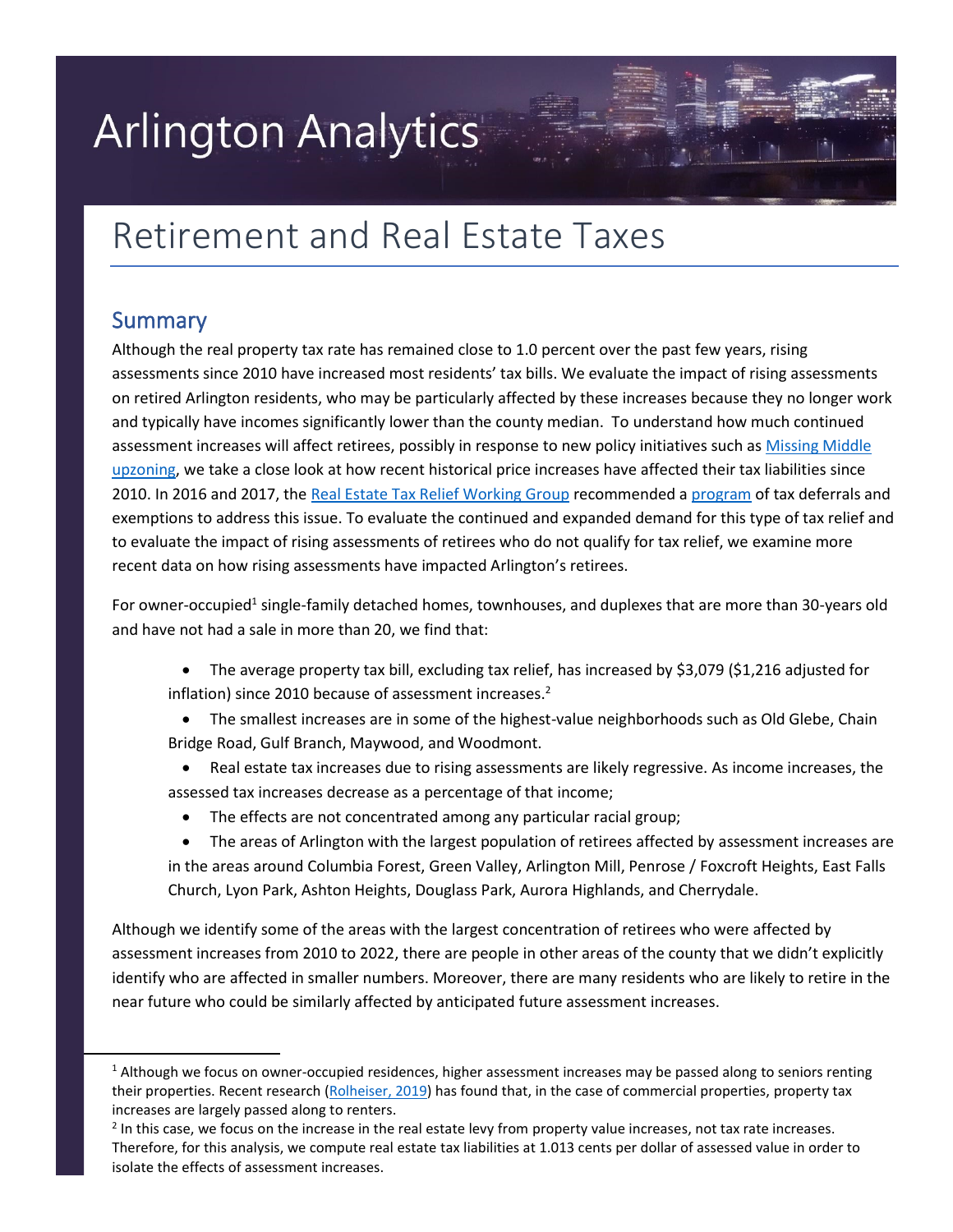### Data

To conduct this analysis, we build a database of single-family residences including detached residences, townhouses, and duplexes.<sup>3</sup> We include properties built in 1991 or earlier, do not show a sale since 2001, and are owner-occupied. We select these properties because they are likely home to Arlington residents who are in or near retirement.<sup>4</sup>

We use open data from Arlington to create a combined database with asses[sments, prope](https://data.arlingtonva.us/dataset/9)rties, civic [associations, renta](https://gisdata-arlgis.opendata.arcgis.com/datasets/civic-association-polygons/explore?location=38.880938%2C-77.109550%2C13.65)[l status, and p](https://gisdata-arlgis.opendata.arcgis.com/datasets/master-housing-unit-database-polygons/explore?location=38.880938%2C-77.109700%2C13.65)rop[erty sale histories. We c](https://data.arlingtonva.us/dataset/104)ombine this data with information from the U.S. [Census](https://data.census.gov/cedsci/table?q=retirement%20income&tid=ACSDP5Y2020.DP03) on income [\(Table](https://data.census.gov/cedsci/table?q=B19001%3A%20HOUSEHOLD%20INCOME%20IN%20THE%20PAST%2012%20MONTHS%20%28IN%202020%20INFLATION-ADJUSTED%20DOLLARS%29&g=0500000US51013%241500000&tid=ACSDT5Y2020.B19001) B19), retirement income (Table DP03), and Social Security Old-Age and Survivors Insurance (OASI) benefits (Table DP03). Whenever we report inflation adjusted statistics, we compute them using the Cons[umer Price Index for All Urban Consumers.](https://fred.stlouisfed.org/series/CPIAUCSL)

### Tax Increases by Civic Association

In Table 1, we show the effects of assessment increases between 2010 and 2022 for the aforementioned sample of residences. The first column shows the civic association; the second column shows the number of properties in our sample of owner-occupied, 30-year-old houses that have not been sold in 20-years. The third column shows the yearly average assessment increase for these properties. The fourth column shows the average increase in real estate taxes at a 1.013 percent rate, the value of which is inflation-adjusted in the fifth column. The civic and citizens associations are sorted by the inflation-adjusted real estate tax increase.

The largest increases are in Lyon Village, in which real estate assessment growth caused real estate taxes to grow by \$5,335, or \$2,671 in inflation-adjusted dollars. The average yearly assessment growth exceeded 4 percent, driven almost entirely by increases in land value.

Assessment-driven real estate tax growth is not a feature of any particular geographic area. Ashton Heights (\$1,865 increase in inflation-adjusted dollars), Lyon Park (\$1,756), and Lyon Village are adjacent to the fastgrowing Orange Line corridor. Aurora Highlands (\$1,842) encompasses the Pentagon City and National Landing Area. Green Valley (\$1,551) is in the I-395 corridor. Waverly Hills (\$1,553) is adjacent to the Langston Boulevard corridor.

Nonetheless, a preponderance of the areas home to the lowest growth in assessments are those in the far north, near Chain Bridge. Arlingwood (\$877), Stafford-Albemarle-Glebe (\$833), Old Glebe (\$219), and Chain Bridge Forest (-\$1,396) are among the areas in which retired Arlington residents are least affected by real estate assessment growth.

<sup>&</sup>lt;sup>3</sup> In the Arlington county's [properties](https://data.arlingtonva.us/dataset/89) open-data repository, we include properties that are classified with codes 511 through 515, which includes detached single-family homes (both condo and fee-simple own), townhouses, duplexes, and side-by-sides. Other condominium properties such as high-rise, mid-rise, garden, stacked, and commercial condos are not included in this analysis.

<sup>&</sup>lt;sup>4</sup> We conducted the same analysis under several other specifications. In some, we limited the analysis to detached singlefamily homes (511). In others, we limited the analysis to properties that have not been sold since 1991. We found comparable results under all of these specifications.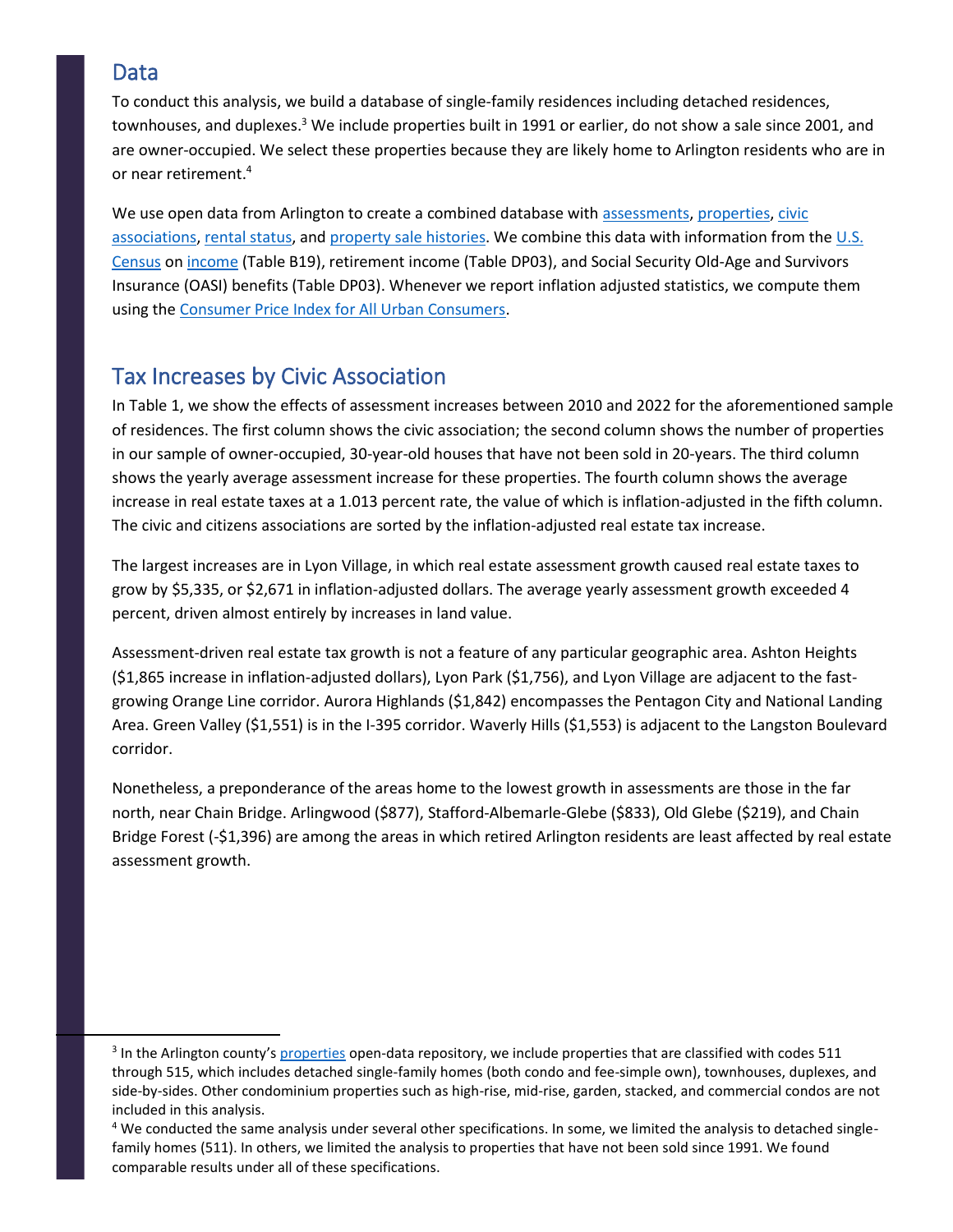#### **Table 1: Property Tax Increases from Assessment Growth**

| 3.49%<br>All<br>6567<br>\$3,079<br>\$1,216<br>156<br>4.08%<br>\$2,671<br>Lyon Village<br>\$5,335<br><b>Ashton Heights</b><br>205<br>3.81%<br>\$3,938<br>\$1,865<br>Aurora Highlands<br>127<br>4.07%<br>\$3,561<br>\$1,842<br>23<br>4.69%<br>\$1,836<br>Forest Glen<br>\$3,077<br>\$3,807<br>\$1,756<br>Lyon Park<br>208<br>3.72%<br>50<br>4.77%<br>\$2,868<br>\$1,735<br>Arlington View<br>14<br>\$4,730<br>\$1,650<br>Riverwood<br>3.18%<br>3.69%<br>\$1,553<br><b>Waverly Hills</b><br>118<br>\$3,422<br>\$1,551<br><b>Green Valley</b><br>159<br>5.07%<br>\$2,521<br>\$3,549<br>\$1,523<br>11<br>3.56%<br>Cherry Valley Nature Area<br>25<br>\$1,504<br>Clarendon - Courthouse<br>3.50%<br>\$3,589<br>Douglas Park<br>231<br>4.27%<br>\$2,775<br>\$1,503<br>Barcroft<br>160<br>3.86%<br>\$2,987<br>\$1,458<br>164<br>Cherrydale<br>3.48%<br>\$3,422<br>\$1,404<br>136<br>Penrose<br>3.99%<br>\$2,753<br>\$1,377<br><b>Rock Spring</b><br>216<br>3.36%<br>\$3,516<br>\$1,350<br>27<br>North Highlands<br>3.83%<br>\$2,835<br>\$1,349<br>\$1,305<br>249<br>3.39%<br>\$3,339<br>Arlington Ridge<br>\$1,278<br>Williamsburg<br>198<br>3.42%<br>\$3,264<br>Highland Park - Overlee Knolls<br>140<br>3.44%<br>\$3,137<br>\$1,271<br>\$1,244<br><b>Madison Manor</b><br>127<br>3.43%<br>\$3,089<br>Yorktown<br>221<br>3.37%<br>\$3,283<br>\$1,233<br>3.78%<br>\$1,228<br>151<br>\$2,666<br>Arlington Heights<br>176<br>\$1,220<br>Leeway Overlee<br>3.40%<br>\$3,136<br>\$1,214<br>Bluemont<br>369<br>3.48%<br>\$2,938<br>86<br>4.92%<br>\$1,982<br>\$1,214<br>Arlington Mill<br>204<br>3.30%<br>\$1,200<br>\$3,234<br>Tara - Leeway Heights<br>92<br><b>Westover Village</b><br>3.44%<br>\$2,883<br>\$1,182<br>88<br>3.62%<br>\$2,656<br>\$1,177<br>John M Langston<br>104<br>3.07%<br>\$3,719<br>\$1,162<br><b>Bellevue Forest</b><br>4.06%<br>\$1,152<br>Columbia Forest<br>115<br>\$2,267<br>\$3,040<br>\$1,130<br>Waycroft - Woodlawn<br>115<br>3.26%<br>96<br>3.52%<br>\$2,596<br>Alcova Heights<br>\$1,072<br>85<br>3.28%<br>\$1,054<br><b>Boulevard Manor</b><br>\$2,800<br>\$1,053<br>Columbia Heights<br>15<br>3.55%<br>\$2,450<br>97<br>3.17%<br>\$3,104<br>\$1,046<br>Old Dominion<br>3.42%<br>\$1,007<br>127<br>\$2,477<br>Glencarlyn<br>74<br>2.96%<br>\$3,519<br>\$992<br>Dover Crystal<br>\$972<br>108<br>3.51%<br>\$2,308<br>Claremont<br>26<br>2.92%<br>\$964<br>Rivercrest<br>\$3,386<br>303<br>\$950<br>Arlington - East Falls Church<br>3.15%<br>\$2,865<br>\$946<br>Arlington Forest<br>229<br>3.18%<br>\$2,656<br>12<br>2.89%<br>\$3,516<br>\$877<br>Arlingwood<br>108<br>3.08%<br>\$2,692<br>\$857<br>Ballston - Virginia Square<br>77<br>2.88%<br>\$3,113<br>\$833<br>Stafford-Albemarle-Glebe<br>3.01%<br>\$2,611<br>\$798<br><b>Dominion Hills</b><br>156<br>181<br>2.80%<br>\$3,060<br>\$716<br>Donaldson Run<br>\$633<br>Woodmont<br>46<br>2.73%<br>\$3,203<br>25<br>\$3,119<br>\$521<br>Gulf Branch<br>2.67%<br>50<br>\$2,582<br>\$466<br>Maywood<br>2.63%<br>Glebewood<br>2.72%<br>\$1,874<br>\$408<br>31<br>Old Glebe<br>99<br>\$219<br>2.41%<br>\$2,843<br>80<br>2.05%<br>-\$638<br>\$2,796<br>None<br>24<br>1.34%<br>\$1,830<br>$-$1,396$<br>Chain Bridge Forest | Association |  | Number of Properties Average Yearly Assessment Increase Real Estate Tax Increase Inflation-Adjusted Real Estate Tax Increase |
|------------------------------------------------------------------------------------------------------------------------------------------------------------------------------------------------------------------------------------------------------------------------------------------------------------------------------------------------------------------------------------------------------------------------------------------------------------------------------------------------------------------------------------------------------------------------------------------------------------------------------------------------------------------------------------------------------------------------------------------------------------------------------------------------------------------------------------------------------------------------------------------------------------------------------------------------------------------------------------------------------------------------------------------------------------------------------------------------------------------------------------------------------------------------------------------------------------------------------------------------------------------------------------------------------------------------------------------------------------------------------------------------------------------------------------------------------------------------------------------------------------------------------------------------------------------------------------------------------------------------------------------------------------------------------------------------------------------------------------------------------------------------------------------------------------------------------------------------------------------------------------------------------------------------------------------------------------------------------------------------------------------------------------------------------------------------------------------------------------------------------------------------------------------------------------------------------------------------------------------------------------------------------------------------------------------------------------------------------------------------------------------------------------------------------------------------------------------------------------------------------------------------------------------------------------------------------------------------------------------------------------------------------------------------------------------------------------------------------------------------------------------------------------------------------------------------------------------------------------------------------------------------------------------------------------------------------------------------------------------------------------------------------------------------------------------------------------------------------------------------------------------------------------------------------------------------|-------------|--|------------------------------------------------------------------------------------------------------------------------------|
|                                                                                                                                                                                                                                                                                                                                                                                                                                                                                                                                                                                                                                                                                                                                                                                                                                                                                                                                                                                                                                                                                                                                                                                                                                                                                                                                                                                                                                                                                                                                                                                                                                                                                                                                                                                                                                                                                                                                                                                                                                                                                                                                                                                                                                                                                                                                                                                                                                                                                                                                                                                                                                                                                                                                                                                                                                                                                                                                                                                                                                                                                                                                                                                                |             |  |                                                                                                                              |
|                                                                                                                                                                                                                                                                                                                                                                                                                                                                                                                                                                                                                                                                                                                                                                                                                                                                                                                                                                                                                                                                                                                                                                                                                                                                                                                                                                                                                                                                                                                                                                                                                                                                                                                                                                                                                                                                                                                                                                                                                                                                                                                                                                                                                                                                                                                                                                                                                                                                                                                                                                                                                                                                                                                                                                                                                                                                                                                                                                                                                                                                                                                                                                                                |             |  |                                                                                                                              |
|                                                                                                                                                                                                                                                                                                                                                                                                                                                                                                                                                                                                                                                                                                                                                                                                                                                                                                                                                                                                                                                                                                                                                                                                                                                                                                                                                                                                                                                                                                                                                                                                                                                                                                                                                                                                                                                                                                                                                                                                                                                                                                                                                                                                                                                                                                                                                                                                                                                                                                                                                                                                                                                                                                                                                                                                                                                                                                                                                                                                                                                                                                                                                                                                |             |  |                                                                                                                              |
|                                                                                                                                                                                                                                                                                                                                                                                                                                                                                                                                                                                                                                                                                                                                                                                                                                                                                                                                                                                                                                                                                                                                                                                                                                                                                                                                                                                                                                                                                                                                                                                                                                                                                                                                                                                                                                                                                                                                                                                                                                                                                                                                                                                                                                                                                                                                                                                                                                                                                                                                                                                                                                                                                                                                                                                                                                                                                                                                                                                                                                                                                                                                                                                                |             |  |                                                                                                                              |
|                                                                                                                                                                                                                                                                                                                                                                                                                                                                                                                                                                                                                                                                                                                                                                                                                                                                                                                                                                                                                                                                                                                                                                                                                                                                                                                                                                                                                                                                                                                                                                                                                                                                                                                                                                                                                                                                                                                                                                                                                                                                                                                                                                                                                                                                                                                                                                                                                                                                                                                                                                                                                                                                                                                                                                                                                                                                                                                                                                                                                                                                                                                                                                                                |             |  |                                                                                                                              |
|                                                                                                                                                                                                                                                                                                                                                                                                                                                                                                                                                                                                                                                                                                                                                                                                                                                                                                                                                                                                                                                                                                                                                                                                                                                                                                                                                                                                                                                                                                                                                                                                                                                                                                                                                                                                                                                                                                                                                                                                                                                                                                                                                                                                                                                                                                                                                                                                                                                                                                                                                                                                                                                                                                                                                                                                                                                                                                                                                                                                                                                                                                                                                                                                |             |  |                                                                                                                              |
|                                                                                                                                                                                                                                                                                                                                                                                                                                                                                                                                                                                                                                                                                                                                                                                                                                                                                                                                                                                                                                                                                                                                                                                                                                                                                                                                                                                                                                                                                                                                                                                                                                                                                                                                                                                                                                                                                                                                                                                                                                                                                                                                                                                                                                                                                                                                                                                                                                                                                                                                                                                                                                                                                                                                                                                                                                                                                                                                                                                                                                                                                                                                                                                                |             |  |                                                                                                                              |
|                                                                                                                                                                                                                                                                                                                                                                                                                                                                                                                                                                                                                                                                                                                                                                                                                                                                                                                                                                                                                                                                                                                                                                                                                                                                                                                                                                                                                                                                                                                                                                                                                                                                                                                                                                                                                                                                                                                                                                                                                                                                                                                                                                                                                                                                                                                                                                                                                                                                                                                                                                                                                                                                                                                                                                                                                                                                                                                                                                                                                                                                                                                                                                                                |             |  |                                                                                                                              |
|                                                                                                                                                                                                                                                                                                                                                                                                                                                                                                                                                                                                                                                                                                                                                                                                                                                                                                                                                                                                                                                                                                                                                                                                                                                                                                                                                                                                                                                                                                                                                                                                                                                                                                                                                                                                                                                                                                                                                                                                                                                                                                                                                                                                                                                                                                                                                                                                                                                                                                                                                                                                                                                                                                                                                                                                                                                                                                                                                                                                                                                                                                                                                                                                |             |  |                                                                                                                              |
|                                                                                                                                                                                                                                                                                                                                                                                                                                                                                                                                                                                                                                                                                                                                                                                                                                                                                                                                                                                                                                                                                                                                                                                                                                                                                                                                                                                                                                                                                                                                                                                                                                                                                                                                                                                                                                                                                                                                                                                                                                                                                                                                                                                                                                                                                                                                                                                                                                                                                                                                                                                                                                                                                                                                                                                                                                                                                                                                                                                                                                                                                                                                                                                                |             |  |                                                                                                                              |
|                                                                                                                                                                                                                                                                                                                                                                                                                                                                                                                                                                                                                                                                                                                                                                                                                                                                                                                                                                                                                                                                                                                                                                                                                                                                                                                                                                                                                                                                                                                                                                                                                                                                                                                                                                                                                                                                                                                                                                                                                                                                                                                                                                                                                                                                                                                                                                                                                                                                                                                                                                                                                                                                                                                                                                                                                                                                                                                                                                                                                                                                                                                                                                                                |             |  |                                                                                                                              |
|                                                                                                                                                                                                                                                                                                                                                                                                                                                                                                                                                                                                                                                                                                                                                                                                                                                                                                                                                                                                                                                                                                                                                                                                                                                                                                                                                                                                                                                                                                                                                                                                                                                                                                                                                                                                                                                                                                                                                                                                                                                                                                                                                                                                                                                                                                                                                                                                                                                                                                                                                                                                                                                                                                                                                                                                                                                                                                                                                                                                                                                                                                                                                                                                |             |  |                                                                                                                              |
|                                                                                                                                                                                                                                                                                                                                                                                                                                                                                                                                                                                                                                                                                                                                                                                                                                                                                                                                                                                                                                                                                                                                                                                                                                                                                                                                                                                                                                                                                                                                                                                                                                                                                                                                                                                                                                                                                                                                                                                                                                                                                                                                                                                                                                                                                                                                                                                                                                                                                                                                                                                                                                                                                                                                                                                                                                                                                                                                                                                                                                                                                                                                                                                                |             |  |                                                                                                                              |
|                                                                                                                                                                                                                                                                                                                                                                                                                                                                                                                                                                                                                                                                                                                                                                                                                                                                                                                                                                                                                                                                                                                                                                                                                                                                                                                                                                                                                                                                                                                                                                                                                                                                                                                                                                                                                                                                                                                                                                                                                                                                                                                                                                                                                                                                                                                                                                                                                                                                                                                                                                                                                                                                                                                                                                                                                                                                                                                                                                                                                                                                                                                                                                                                |             |  |                                                                                                                              |
|                                                                                                                                                                                                                                                                                                                                                                                                                                                                                                                                                                                                                                                                                                                                                                                                                                                                                                                                                                                                                                                                                                                                                                                                                                                                                                                                                                                                                                                                                                                                                                                                                                                                                                                                                                                                                                                                                                                                                                                                                                                                                                                                                                                                                                                                                                                                                                                                                                                                                                                                                                                                                                                                                                                                                                                                                                                                                                                                                                                                                                                                                                                                                                                                |             |  |                                                                                                                              |
|                                                                                                                                                                                                                                                                                                                                                                                                                                                                                                                                                                                                                                                                                                                                                                                                                                                                                                                                                                                                                                                                                                                                                                                                                                                                                                                                                                                                                                                                                                                                                                                                                                                                                                                                                                                                                                                                                                                                                                                                                                                                                                                                                                                                                                                                                                                                                                                                                                                                                                                                                                                                                                                                                                                                                                                                                                                                                                                                                                                                                                                                                                                                                                                                |             |  |                                                                                                                              |
|                                                                                                                                                                                                                                                                                                                                                                                                                                                                                                                                                                                                                                                                                                                                                                                                                                                                                                                                                                                                                                                                                                                                                                                                                                                                                                                                                                                                                                                                                                                                                                                                                                                                                                                                                                                                                                                                                                                                                                                                                                                                                                                                                                                                                                                                                                                                                                                                                                                                                                                                                                                                                                                                                                                                                                                                                                                                                                                                                                                                                                                                                                                                                                                                |             |  |                                                                                                                              |
|                                                                                                                                                                                                                                                                                                                                                                                                                                                                                                                                                                                                                                                                                                                                                                                                                                                                                                                                                                                                                                                                                                                                                                                                                                                                                                                                                                                                                                                                                                                                                                                                                                                                                                                                                                                                                                                                                                                                                                                                                                                                                                                                                                                                                                                                                                                                                                                                                                                                                                                                                                                                                                                                                                                                                                                                                                                                                                                                                                                                                                                                                                                                                                                                |             |  |                                                                                                                              |
|                                                                                                                                                                                                                                                                                                                                                                                                                                                                                                                                                                                                                                                                                                                                                                                                                                                                                                                                                                                                                                                                                                                                                                                                                                                                                                                                                                                                                                                                                                                                                                                                                                                                                                                                                                                                                                                                                                                                                                                                                                                                                                                                                                                                                                                                                                                                                                                                                                                                                                                                                                                                                                                                                                                                                                                                                                                                                                                                                                                                                                                                                                                                                                                                |             |  |                                                                                                                              |
|                                                                                                                                                                                                                                                                                                                                                                                                                                                                                                                                                                                                                                                                                                                                                                                                                                                                                                                                                                                                                                                                                                                                                                                                                                                                                                                                                                                                                                                                                                                                                                                                                                                                                                                                                                                                                                                                                                                                                                                                                                                                                                                                                                                                                                                                                                                                                                                                                                                                                                                                                                                                                                                                                                                                                                                                                                                                                                                                                                                                                                                                                                                                                                                                |             |  |                                                                                                                              |
|                                                                                                                                                                                                                                                                                                                                                                                                                                                                                                                                                                                                                                                                                                                                                                                                                                                                                                                                                                                                                                                                                                                                                                                                                                                                                                                                                                                                                                                                                                                                                                                                                                                                                                                                                                                                                                                                                                                                                                                                                                                                                                                                                                                                                                                                                                                                                                                                                                                                                                                                                                                                                                                                                                                                                                                                                                                                                                                                                                                                                                                                                                                                                                                                |             |  |                                                                                                                              |
|                                                                                                                                                                                                                                                                                                                                                                                                                                                                                                                                                                                                                                                                                                                                                                                                                                                                                                                                                                                                                                                                                                                                                                                                                                                                                                                                                                                                                                                                                                                                                                                                                                                                                                                                                                                                                                                                                                                                                                                                                                                                                                                                                                                                                                                                                                                                                                                                                                                                                                                                                                                                                                                                                                                                                                                                                                                                                                                                                                                                                                                                                                                                                                                                |             |  |                                                                                                                              |
|                                                                                                                                                                                                                                                                                                                                                                                                                                                                                                                                                                                                                                                                                                                                                                                                                                                                                                                                                                                                                                                                                                                                                                                                                                                                                                                                                                                                                                                                                                                                                                                                                                                                                                                                                                                                                                                                                                                                                                                                                                                                                                                                                                                                                                                                                                                                                                                                                                                                                                                                                                                                                                                                                                                                                                                                                                                                                                                                                                                                                                                                                                                                                                                                |             |  |                                                                                                                              |
|                                                                                                                                                                                                                                                                                                                                                                                                                                                                                                                                                                                                                                                                                                                                                                                                                                                                                                                                                                                                                                                                                                                                                                                                                                                                                                                                                                                                                                                                                                                                                                                                                                                                                                                                                                                                                                                                                                                                                                                                                                                                                                                                                                                                                                                                                                                                                                                                                                                                                                                                                                                                                                                                                                                                                                                                                                                                                                                                                                                                                                                                                                                                                                                                |             |  |                                                                                                                              |
|                                                                                                                                                                                                                                                                                                                                                                                                                                                                                                                                                                                                                                                                                                                                                                                                                                                                                                                                                                                                                                                                                                                                                                                                                                                                                                                                                                                                                                                                                                                                                                                                                                                                                                                                                                                                                                                                                                                                                                                                                                                                                                                                                                                                                                                                                                                                                                                                                                                                                                                                                                                                                                                                                                                                                                                                                                                                                                                                                                                                                                                                                                                                                                                                |             |  |                                                                                                                              |
|                                                                                                                                                                                                                                                                                                                                                                                                                                                                                                                                                                                                                                                                                                                                                                                                                                                                                                                                                                                                                                                                                                                                                                                                                                                                                                                                                                                                                                                                                                                                                                                                                                                                                                                                                                                                                                                                                                                                                                                                                                                                                                                                                                                                                                                                                                                                                                                                                                                                                                                                                                                                                                                                                                                                                                                                                                                                                                                                                                                                                                                                                                                                                                                                |             |  |                                                                                                                              |
|                                                                                                                                                                                                                                                                                                                                                                                                                                                                                                                                                                                                                                                                                                                                                                                                                                                                                                                                                                                                                                                                                                                                                                                                                                                                                                                                                                                                                                                                                                                                                                                                                                                                                                                                                                                                                                                                                                                                                                                                                                                                                                                                                                                                                                                                                                                                                                                                                                                                                                                                                                                                                                                                                                                                                                                                                                                                                                                                                                                                                                                                                                                                                                                                |             |  |                                                                                                                              |
|                                                                                                                                                                                                                                                                                                                                                                                                                                                                                                                                                                                                                                                                                                                                                                                                                                                                                                                                                                                                                                                                                                                                                                                                                                                                                                                                                                                                                                                                                                                                                                                                                                                                                                                                                                                                                                                                                                                                                                                                                                                                                                                                                                                                                                                                                                                                                                                                                                                                                                                                                                                                                                                                                                                                                                                                                                                                                                                                                                                                                                                                                                                                                                                                |             |  |                                                                                                                              |
|                                                                                                                                                                                                                                                                                                                                                                                                                                                                                                                                                                                                                                                                                                                                                                                                                                                                                                                                                                                                                                                                                                                                                                                                                                                                                                                                                                                                                                                                                                                                                                                                                                                                                                                                                                                                                                                                                                                                                                                                                                                                                                                                                                                                                                                                                                                                                                                                                                                                                                                                                                                                                                                                                                                                                                                                                                                                                                                                                                                                                                                                                                                                                                                                |             |  |                                                                                                                              |
|                                                                                                                                                                                                                                                                                                                                                                                                                                                                                                                                                                                                                                                                                                                                                                                                                                                                                                                                                                                                                                                                                                                                                                                                                                                                                                                                                                                                                                                                                                                                                                                                                                                                                                                                                                                                                                                                                                                                                                                                                                                                                                                                                                                                                                                                                                                                                                                                                                                                                                                                                                                                                                                                                                                                                                                                                                                                                                                                                                                                                                                                                                                                                                                                |             |  |                                                                                                                              |
|                                                                                                                                                                                                                                                                                                                                                                                                                                                                                                                                                                                                                                                                                                                                                                                                                                                                                                                                                                                                                                                                                                                                                                                                                                                                                                                                                                                                                                                                                                                                                                                                                                                                                                                                                                                                                                                                                                                                                                                                                                                                                                                                                                                                                                                                                                                                                                                                                                                                                                                                                                                                                                                                                                                                                                                                                                                                                                                                                                                                                                                                                                                                                                                                |             |  |                                                                                                                              |
|                                                                                                                                                                                                                                                                                                                                                                                                                                                                                                                                                                                                                                                                                                                                                                                                                                                                                                                                                                                                                                                                                                                                                                                                                                                                                                                                                                                                                                                                                                                                                                                                                                                                                                                                                                                                                                                                                                                                                                                                                                                                                                                                                                                                                                                                                                                                                                                                                                                                                                                                                                                                                                                                                                                                                                                                                                                                                                                                                                                                                                                                                                                                                                                                |             |  |                                                                                                                              |
|                                                                                                                                                                                                                                                                                                                                                                                                                                                                                                                                                                                                                                                                                                                                                                                                                                                                                                                                                                                                                                                                                                                                                                                                                                                                                                                                                                                                                                                                                                                                                                                                                                                                                                                                                                                                                                                                                                                                                                                                                                                                                                                                                                                                                                                                                                                                                                                                                                                                                                                                                                                                                                                                                                                                                                                                                                                                                                                                                                                                                                                                                                                                                                                                |             |  |                                                                                                                              |
|                                                                                                                                                                                                                                                                                                                                                                                                                                                                                                                                                                                                                                                                                                                                                                                                                                                                                                                                                                                                                                                                                                                                                                                                                                                                                                                                                                                                                                                                                                                                                                                                                                                                                                                                                                                                                                                                                                                                                                                                                                                                                                                                                                                                                                                                                                                                                                                                                                                                                                                                                                                                                                                                                                                                                                                                                                                                                                                                                                                                                                                                                                                                                                                                |             |  |                                                                                                                              |
|                                                                                                                                                                                                                                                                                                                                                                                                                                                                                                                                                                                                                                                                                                                                                                                                                                                                                                                                                                                                                                                                                                                                                                                                                                                                                                                                                                                                                                                                                                                                                                                                                                                                                                                                                                                                                                                                                                                                                                                                                                                                                                                                                                                                                                                                                                                                                                                                                                                                                                                                                                                                                                                                                                                                                                                                                                                                                                                                                                                                                                                                                                                                                                                                |             |  |                                                                                                                              |
|                                                                                                                                                                                                                                                                                                                                                                                                                                                                                                                                                                                                                                                                                                                                                                                                                                                                                                                                                                                                                                                                                                                                                                                                                                                                                                                                                                                                                                                                                                                                                                                                                                                                                                                                                                                                                                                                                                                                                                                                                                                                                                                                                                                                                                                                                                                                                                                                                                                                                                                                                                                                                                                                                                                                                                                                                                                                                                                                                                                                                                                                                                                                                                                                |             |  |                                                                                                                              |
|                                                                                                                                                                                                                                                                                                                                                                                                                                                                                                                                                                                                                                                                                                                                                                                                                                                                                                                                                                                                                                                                                                                                                                                                                                                                                                                                                                                                                                                                                                                                                                                                                                                                                                                                                                                                                                                                                                                                                                                                                                                                                                                                                                                                                                                                                                                                                                                                                                                                                                                                                                                                                                                                                                                                                                                                                                                                                                                                                                                                                                                                                                                                                                                                |             |  |                                                                                                                              |
|                                                                                                                                                                                                                                                                                                                                                                                                                                                                                                                                                                                                                                                                                                                                                                                                                                                                                                                                                                                                                                                                                                                                                                                                                                                                                                                                                                                                                                                                                                                                                                                                                                                                                                                                                                                                                                                                                                                                                                                                                                                                                                                                                                                                                                                                                                                                                                                                                                                                                                                                                                                                                                                                                                                                                                                                                                                                                                                                                                                                                                                                                                                                                                                                |             |  |                                                                                                                              |
|                                                                                                                                                                                                                                                                                                                                                                                                                                                                                                                                                                                                                                                                                                                                                                                                                                                                                                                                                                                                                                                                                                                                                                                                                                                                                                                                                                                                                                                                                                                                                                                                                                                                                                                                                                                                                                                                                                                                                                                                                                                                                                                                                                                                                                                                                                                                                                                                                                                                                                                                                                                                                                                                                                                                                                                                                                                                                                                                                                                                                                                                                                                                                                                                |             |  |                                                                                                                              |
|                                                                                                                                                                                                                                                                                                                                                                                                                                                                                                                                                                                                                                                                                                                                                                                                                                                                                                                                                                                                                                                                                                                                                                                                                                                                                                                                                                                                                                                                                                                                                                                                                                                                                                                                                                                                                                                                                                                                                                                                                                                                                                                                                                                                                                                                                                                                                                                                                                                                                                                                                                                                                                                                                                                                                                                                                                                                                                                                                                                                                                                                                                                                                                                                |             |  |                                                                                                                              |
|                                                                                                                                                                                                                                                                                                                                                                                                                                                                                                                                                                                                                                                                                                                                                                                                                                                                                                                                                                                                                                                                                                                                                                                                                                                                                                                                                                                                                                                                                                                                                                                                                                                                                                                                                                                                                                                                                                                                                                                                                                                                                                                                                                                                                                                                                                                                                                                                                                                                                                                                                                                                                                                                                                                                                                                                                                                                                                                                                                                                                                                                                                                                                                                                |             |  |                                                                                                                              |
|                                                                                                                                                                                                                                                                                                                                                                                                                                                                                                                                                                                                                                                                                                                                                                                                                                                                                                                                                                                                                                                                                                                                                                                                                                                                                                                                                                                                                                                                                                                                                                                                                                                                                                                                                                                                                                                                                                                                                                                                                                                                                                                                                                                                                                                                                                                                                                                                                                                                                                                                                                                                                                                                                                                                                                                                                                                                                                                                                                                                                                                                                                                                                                                                |             |  |                                                                                                                              |
|                                                                                                                                                                                                                                                                                                                                                                                                                                                                                                                                                                                                                                                                                                                                                                                                                                                                                                                                                                                                                                                                                                                                                                                                                                                                                                                                                                                                                                                                                                                                                                                                                                                                                                                                                                                                                                                                                                                                                                                                                                                                                                                                                                                                                                                                                                                                                                                                                                                                                                                                                                                                                                                                                                                                                                                                                                                                                                                                                                                                                                                                                                                                                                                                |             |  |                                                                                                                              |
|                                                                                                                                                                                                                                                                                                                                                                                                                                                                                                                                                                                                                                                                                                                                                                                                                                                                                                                                                                                                                                                                                                                                                                                                                                                                                                                                                                                                                                                                                                                                                                                                                                                                                                                                                                                                                                                                                                                                                                                                                                                                                                                                                                                                                                                                                                                                                                                                                                                                                                                                                                                                                                                                                                                                                                                                                                                                                                                                                                                                                                                                                                                                                                                                |             |  |                                                                                                                              |
|                                                                                                                                                                                                                                                                                                                                                                                                                                                                                                                                                                                                                                                                                                                                                                                                                                                                                                                                                                                                                                                                                                                                                                                                                                                                                                                                                                                                                                                                                                                                                                                                                                                                                                                                                                                                                                                                                                                                                                                                                                                                                                                                                                                                                                                                                                                                                                                                                                                                                                                                                                                                                                                                                                                                                                                                                                                                                                                                                                                                                                                                                                                                                                                                |             |  |                                                                                                                              |
|                                                                                                                                                                                                                                                                                                                                                                                                                                                                                                                                                                                                                                                                                                                                                                                                                                                                                                                                                                                                                                                                                                                                                                                                                                                                                                                                                                                                                                                                                                                                                                                                                                                                                                                                                                                                                                                                                                                                                                                                                                                                                                                                                                                                                                                                                                                                                                                                                                                                                                                                                                                                                                                                                                                                                                                                                                                                                                                                                                                                                                                                                                                                                                                                |             |  |                                                                                                                              |
|                                                                                                                                                                                                                                                                                                                                                                                                                                                                                                                                                                                                                                                                                                                                                                                                                                                                                                                                                                                                                                                                                                                                                                                                                                                                                                                                                                                                                                                                                                                                                                                                                                                                                                                                                                                                                                                                                                                                                                                                                                                                                                                                                                                                                                                                                                                                                                                                                                                                                                                                                                                                                                                                                                                                                                                                                                                                                                                                                                                                                                                                                                                                                                                                |             |  |                                                                                                                              |
|                                                                                                                                                                                                                                                                                                                                                                                                                                                                                                                                                                                                                                                                                                                                                                                                                                                                                                                                                                                                                                                                                                                                                                                                                                                                                                                                                                                                                                                                                                                                                                                                                                                                                                                                                                                                                                                                                                                                                                                                                                                                                                                                                                                                                                                                                                                                                                                                                                                                                                                                                                                                                                                                                                                                                                                                                                                                                                                                                                                                                                                                                                                                                                                                |             |  |                                                                                                                              |
|                                                                                                                                                                                                                                                                                                                                                                                                                                                                                                                                                                                                                                                                                                                                                                                                                                                                                                                                                                                                                                                                                                                                                                                                                                                                                                                                                                                                                                                                                                                                                                                                                                                                                                                                                                                                                                                                                                                                                                                                                                                                                                                                                                                                                                                                                                                                                                                                                                                                                                                                                                                                                                                                                                                                                                                                                                                                                                                                                                                                                                                                                                                                                                                                |             |  |                                                                                                                              |
|                                                                                                                                                                                                                                                                                                                                                                                                                                                                                                                                                                                                                                                                                                                                                                                                                                                                                                                                                                                                                                                                                                                                                                                                                                                                                                                                                                                                                                                                                                                                                                                                                                                                                                                                                                                                                                                                                                                                                                                                                                                                                                                                                                                                                                                                                                                                                                                                                                                                                                                                                                                                                                                                                                                                                                                                                                                                                                                                                                                                                                                                                                                                                                                                |             |  |                                                                                                                              |
|                                                                                                                                                                                                                                                                                                                                                                                                                                                                                                                                                                                                                                                                                                                                                                                                                                                                                                                                                                                                                                                                                                                                                                                                                                                                                                                                                                                                                                                                                                                                                                                                                                                                                                                                                                                                                                                                                                                                                                                                                                                                                                                                                                                                                                                                                                                                                                                                                                                                                                                                                                                                                                                                                                                                                                                                                                                                                                                                                                                                                                                                                                                                                                                                |             |  |                                                                                                                              |
|                                                                                                                                                                                                                                                                                                                                                                                                                                                                                                                                                                                                                                                                                                                                                                                                                                                                                                                                                                                                                                                                                                                                                                                                                                                                                                                                                                                                                                                                                                                                                                                                                                                                                                                                                                                                                                                                                                                                                                                                                                                                                                                                                                                                                                                                                                                                                                                                                                                                                                                                                                                                                                                                                                                                                                                                                                                                                                                                                                                                                                                                                                                                                                                                |             |  |                                                                                                                              |
|                                                                                                                                                                                                                                                                                                                                                                                                                                                                                                                                                                                                                                                                                                                                                                                                                                                                                                                                                                                                                                                                                                                                                                                                                                                                                                                                                                                                                                                                                                                                                                                                                                                                                                                                                                                                                                                                                                                                                                                                                                                                                                                                                                                                                                                                                                                                                                                                                                                                                                                                                                                                                                                                                                                                                                                                                                                                                                                                                                                                                                                                                                                                                                                                |             |  |                                                                                                                              |
|                                                                                                                                                                                                                                                                                                                                                                                                                                                                                                                                                                                                                                                                                                                                                                                                                                                                                                                                                                                                                                                                                                                                                                                                                                                                                                                                                                                                                                                                                                                                                                                                                                                                                                                                                                                                                                                                                                                                                                                                                                                                                                                                                                                                                                                                                                                                                                                                                                                                                                                                                                                                                                                                                                                                                                                                                                                                                                                                                                                                                                                                                                                                                                                                |             |  |                                                                                                                              |
|                                                                                                                                                                                                                                                                                                                                                                                                                                                                                                                                                                                                                                                                                                                                                                                                                                                                                                                                                                                                                                                                                                                                                                                                                                                                                                                                                                                                                                                                                                                                                                                                                                                                                                                                                                                                                                                                                                                                                                                                                                                                                                                                                                                                                                                                                                                                                                                                                                                                                                                                                                                                                                                                                                                                                                                                                                                                                                                                                                                                                                                                                                                                                                                                |             |  |                                                                                                                              |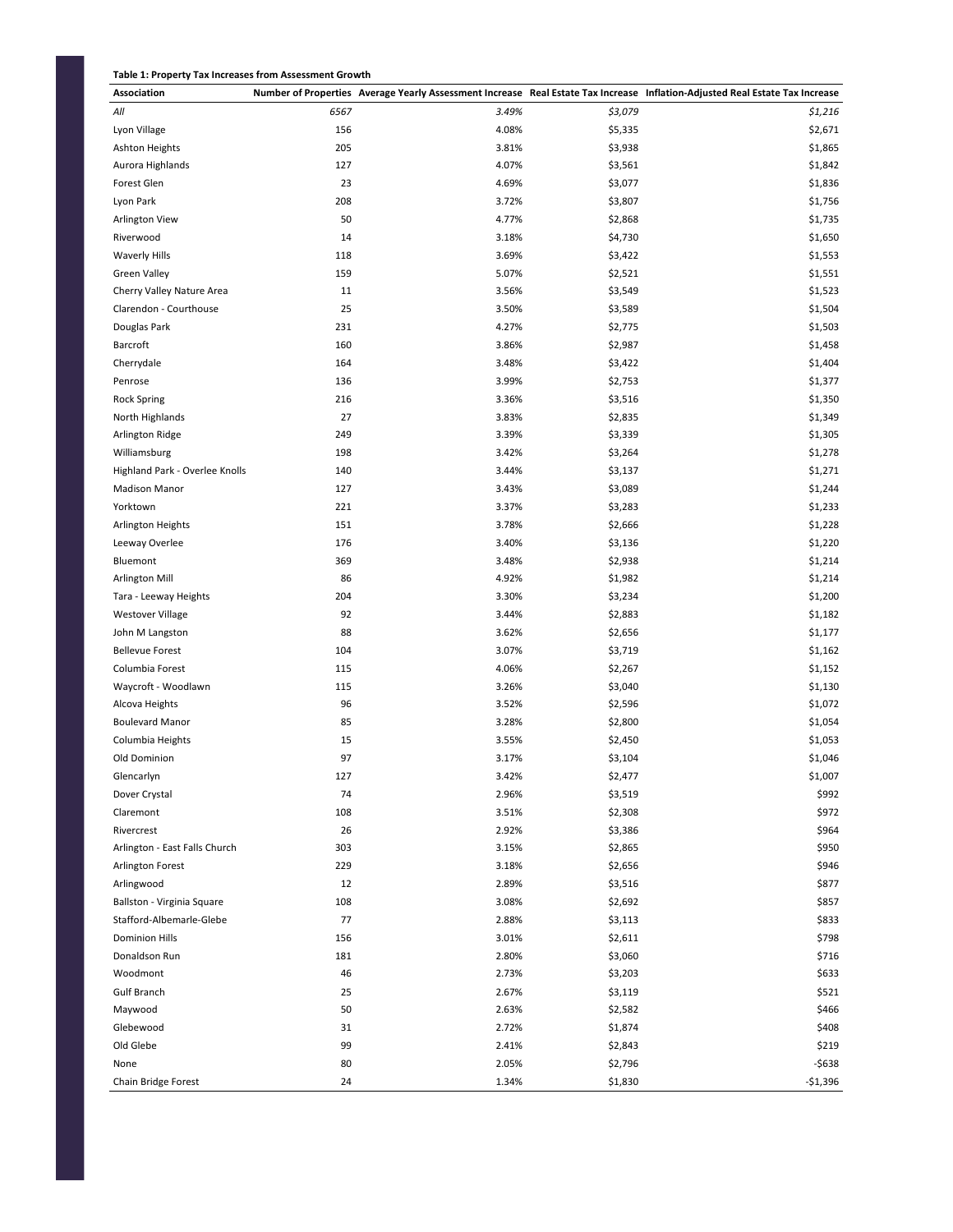### Tax Increases by Income and Race

We perform an analysis by comparing the increase in taxes against race and income. Using data from the 2020 American Community Survey published by the U.S. Census, we find almost no correlation between the share of a census block group identified as Black, Hispanic, or any person of color and the increase in the real estate taxes from assessment growth.

We also evaluate the effects by area average retirement income. Overall, we find a very low correlation between retirement income and real estate tax increases due to assessment growth. This means that the increase in tax is similar regardless of income, which strongly suggests that the tax increases are regressive. The tax increase—before any relief programs are applied—takes up a smaller share of average income as average income increases. This means that the burden of the assessment increases decreases as income increases.

Using data on retirement income, OASI benefits, and the number of people who qualify, we locate places with larger concentrations of retired households whose finances are currently or likely to be disproportionately affected by increases in real estate assessments.

In Figure 1, we show the areas that are most affected by residential assessment growth. We select these areas with a large number of older, owner-occupied houses that are likely home to retirees. To confirm that a large number of retirees live in these houses, we limit ourselves to areas with large numbers of OASI beneficiaries as well. Specifically, the dark blue areas represent census tracts with:

> • More than 100 detached single-family homes, duplexes, side-by-sides, or townhomes that are owner-occupied, over 30-years old, and have not been sold in over 20 years.

- More than 100 OASI beneficiaries.
- Growth in inflation-adjusted real estate tax from assessment increases that exceeds 2 percent of the area's average retirement income.



Figure 1: Dark blue census tracts are areas with at least 100 residences, 100 recipients of OASI benefits, and an inflation-adjusted increase in real estate taxes from increased assessments that exceed 2 percent of gross retirement income. Light blue census tracts are areas with the same criteria, except that real estate taxes from increased assessments were greater than 1.5 percent of gross retirement income.

The light blue areas meet the same criteria, except that inflation-adjusted real estate tax growth from assessment increases is between 1.5 percent and 2.0 percent of the area's average retirement income.

The west end of Columbia Pike has shown some of the largest increases in real estate tax (excluding exemptions) anywhere in the county. Areas of Columbia Forest and Arlington Mill have inflation-adjusted increases in the real estate tax of 4.0 and 3.0 percent of average gross (pre-tax) retirement income, respectively. Green Valley, in which a large number of retirees reside, has also seen above-average assessment increases. Real estate tax growth due to assessment increases has also gone up nearly 3.8 percent since 2010 as a share of average retirement income. Penrose / Foxcroft Heights (2.0 percent) and Aurora Highlands (2.1 percent) round out the areas south of Route 50 that have greater than 2 percent increases.